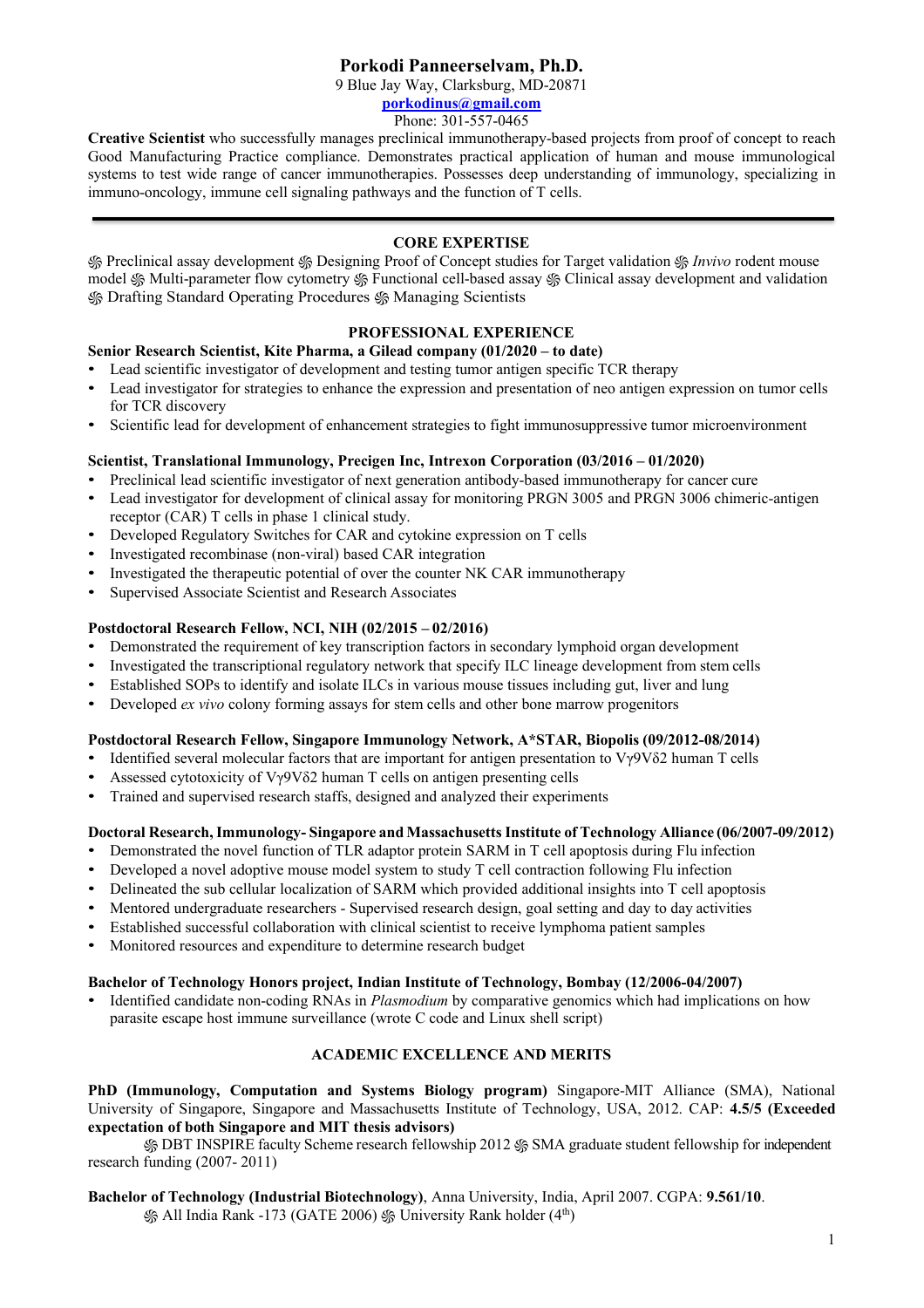### **Higher Secondary Course Certificate** (Tamilnadu, India) April 2003– 96.3%

֍ Top 0.2% in TNPCEE 2003 and got admission in Anna University, Chennai

### **All India Secondary School Examination** (India) April 2001 – 92%

֍ Top 0.1 percentile in India ֍ District first rank holder ֍ Young Student Scientist Program (1999 to 2001 – 3 year program sponsored by Ministry of Human Resources Development, India)

#### **PUBLICATIONS**

- **Panneerselvam** P and Ding JL (**2015**). Beyond TLR signaling The role of SARM in antiviral immune defense, apoptosis & development. Int Rev Immunol; Sep 3; 34 (5): 432-44. Epub 2015 Aug 13. (Impact factor 2015 –**4.438**)
- Sethurathinam S, Singh LP, **Panneerselvam P**, Byrne B, Ding JL (**2013**). UXT plays dual opposing roles on SARMinduced apoptosis. FEBS Lett. Oct 11; 587(20): 3296-302. (Impact factor 2013 – **3.341**)
- **Panneerselvam P**, Singh LP, Selvarajan V, Chng WJ, Ng SB, Tan NS, Ho B, Chen J, Ding JL (**2013**). T-cell death following immune activation is mediated by mitochondria-localized SARM. Cell Death Differ. Mar; 20 (3): 478-89. (Impact factor 2013 – **8.385**) – highlighted as **cutting edge research in A-IMBN Research 2013** (Asia-Pacific International Molecular Biology Network is published jointly with NPG Nature Asia-Pacific).
- **Panneerselvam P**, Singh LP, Ho B, Chen J, Ding JL (**2012**). Targeting of pro-apoptotic TLR adaptor SARM to mitochondria: definition of the critical region and residues in the signal sequence. Biochem J. Mar 1; 442 (2): 263-71. (Impact factor 2012 – **4.654**)
- **Panneerselvam P**, Bawankar P, Kulkarni S, Patankar S (**2011**). In Silico Prediction of Evolutionarily Conserved GC-Rich Elements Associated with Antigenic Proteins of Plasmodium falciparum. Evol Bioinform Online. Nov; 7: 235- 55. (Impact factor 2011 – **1.229**)
- Peng J, Yuan Q, Lin B, **Panneerselvam P**, Wang X, Luan XL, Lim SK, Leung BP, Ho B, Ding JL (**2010**). SARM inhibits both TRIF- and MyD88-mediated AP-1 activation. Eur J Immunol. Jun; 40 (6): 1738-47. (Impact factor 2010. (Impact factor 2010 – **4.942**)

### **INTERNATIONAL CONFERENCES**

- NIH Research Festival 2018 Presented poster titled " FDA's Post Marketing Requirements of Approved Drugs Is A Major Step to Enhance Drug Safety and Public Health". Poster was highlighted in NIH Technology Transfer Community Newsletter.
- Represented Intrexon in American Association for Cancer Research Annual meeting 2017, Washington, DC, USA.
- Frontiers in basic immunology, Bethesda, USA Presented poster titled "Development of Fetal Lymphoid Tissue Inducers" (2015).
- Singapore MIT Alliance Symposium, Singapore. Delivered oral presentation titled "Mitochondria localized TLR adaptor SARM is proapoptotic during T-cell immune response" (2013, 2011 and 2010).
- Gordon Research Conference in Malaria Oxford, United Kingdom. Poster: "Computational identification of Noncoding RNA associated with immunogenic proteins of *Plasmodium falciparum"* (2007).

### **PROFESSIONAL ACTIVITIES**

֍ Editorial Board Member – IJLLSR ֍ International Journals Peer reviewer - Nature Scientific Reports, ImmunoTargets and Therapy, Evolutionary Bioinformatics, Biomarkers Insights and Bio-protocol ֍ American Association for Cancer Research (AACR) member (2017-2018)  $\%$  NIH Felcom career subcommittee member (2015-2016)  $\%$  Member in Women In Bio, Washington DC chapter (WIB) ֍ Weekly journal club Organizer (2008-2012) ֍ Singapore-MIT Alliance Symposium organizer (2012)

#### **RELEVANT PROFESSIONAL EXPERIENCE AND TRAINING**

• **Advance studies in Technology Transfer** – 2015 to 2018 (Graduate level Certificate course offered byNational Institute of Health)